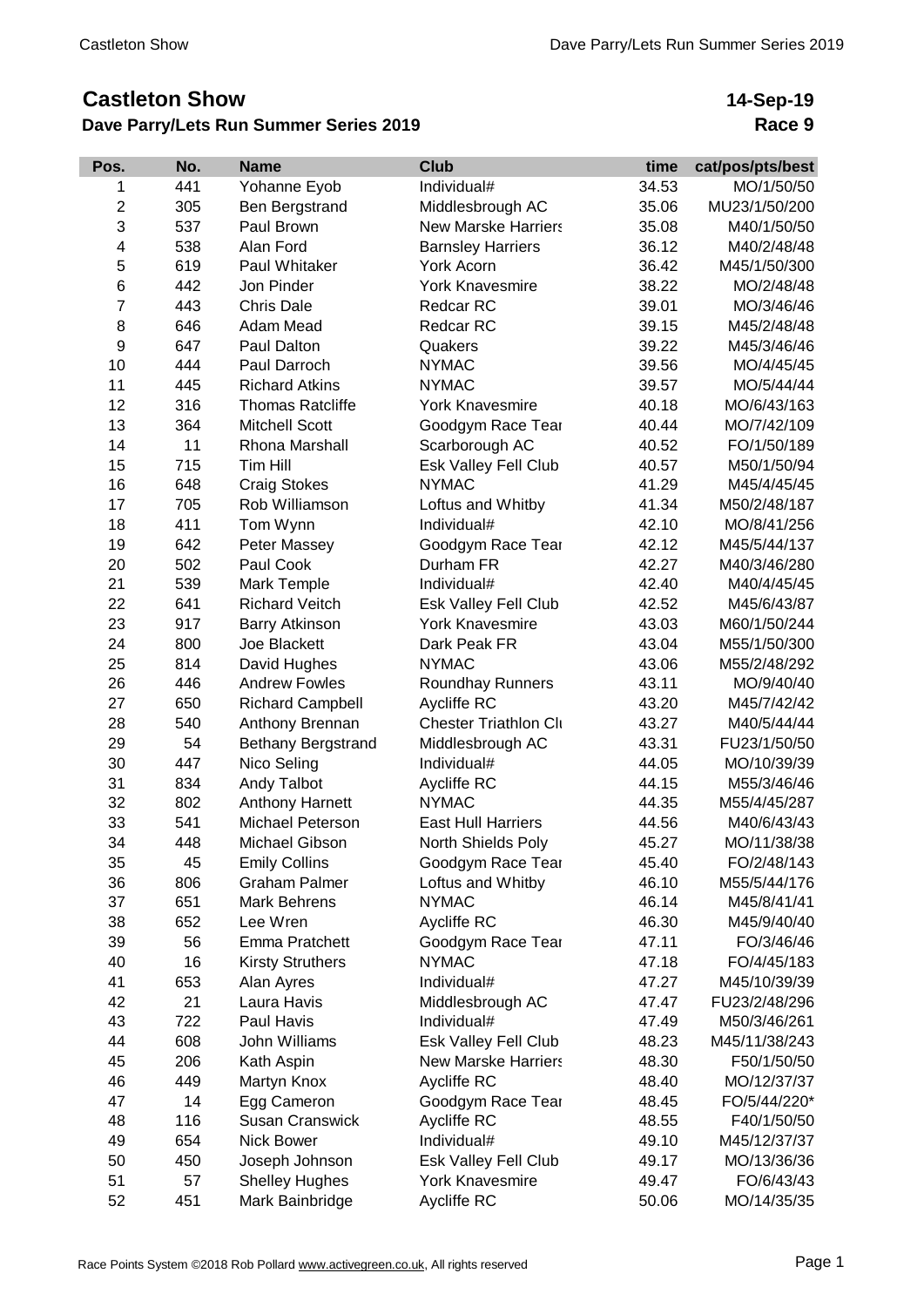| 53 | 262 | <b>Ruth Rutt</b>          | Scarborough AC               | 50.50 | F55/1/50/50   |
|----|-----|---------------------------|------------------------------|-------|---------------|
| 54 | 151 | Diane Jobson              | <b>NYMAC</b>                 | 51.20 | F45/1/50/296  |
| 55 | 655 | Chris Wright2             | Coalfields Trathlon C        | 51.37 | M45/13/36/36  |
| 56 | 980 | Ralph Broadley            | Scarborough AC               | 52.17 | M70/1/50/50   |
| 57 | 369 | <b>Ben Powell</b>         | Goodgym Race Tear            | 52.19 | MO/15/34/67   |
| 58 | 168 | Sara Morrow               | <b>Selby Striders</b>        | 52.29 | F45/2/48/48   |
| 59 | 58  | Heather Morgan            | Aycliffe RC                  | 52.33 | FO/7/42/42    |
| 60 | 59  | Katherine Hill            | Chapel Allerton Runi         | 52.56 | FO/8/41/41    |
| 61 | 169 | <b>Catherine Shutt</b>    | <b>NYMAC</b>                 | 53.52 | F45/3/46/46   |
| 62 | 263 | Trish Kay                 | <b>Aycliffe RC</b>           | 54.30 | F55/2/48/48   |
| 63 | 253 | <b>Sharon Gayter</b>      | <b>NYMAC</b>                 | 54.34 | F55/3/46/192  |
| 64 | 952 | <b>Robert Lillie</b>      | Scarborough AC               | 54.49 | M65/1/50/148* |
| 65 | 117 | <b>Kelly Ford</b>         | <b>Barnsley Harriers</b>     | 54.53 | F40/2/48/48   |
| 66 | 656 | Andrew Lumley             | Aycliffe RC                  | 55.03 | M45/14/35/35  |
| 67 | 60  | Emma Foxley               | <b>NYMAC</b>                 | 55.19 | FO/9/40/40    |
| 68 | 410 | <b>Tim McKenzie</b>       | Goodgym Race Tear            | 55.40 | MO/16/33/155  |
| 69 | 119 | Susan Dick                | Loftus and Whitby            | 55.47 | F40/3/46/46   |
| 70 | 61  | Nikki Meakin              | Redcar RC                    | 55.56 | FO/10/39/39   |
| 71 | 835 | Jimmy O'Brien             | Loftus and Whitby            | 56.08 | M55/6/43/43   |
| 72 | 120 | <b>Carol Palin</b>        | Loftus and Whitby            | 57.02 | F40/4/45/45   |
| 73 | 264 | Melanie Padgham           | Scarborough AC               | 57.23 | F55/4/45/45   |
| 74 | 956 | Eddie Meehan              | <b>NYMAC</b>                 | 57.58 | M65/2/48/98   |
| 75 | 252 | Clare Winspear            | Individual#                  | 58.48 | F55/5/44/269  |
| 76 | 44  | Lucy Knight               | Goodgym Race Tear            | 59.39 | FO/11/38/118  |
| 77 | 452 | John Richardson           | Aycliffe RC                  | 59.45 | MO/17/32/32   |
| 78 | 981 | <b>Robert Howard</b>      | Loftus and Whitby            | 59.58 | M70/2/48/48   |
| 79 | 121 | Michelle Dixon            | Aycliffe RC                  | 60.51 | F40/5/44/44   |
| 80 | 55  | Sarah Dixon               | Aycliffe RC                  | 60.51 | FO/12/37/37   |
| 81 | 812 | lan Robinson              | Esk Valley Fell Club         | 61.18 | M55/7/42/238* |
| 82 | 170 | Alison Brennan            | <b>Chester Triathlon Cli</b> | 61.30 | F45/4/45/45   |
| 83 | 960 | lan Harmer                | Esk Valley Fell Club         | 61.51 | M65/3/46/46   |
| 84 | 809 | William Gayter            | <b>NYMAC</b>                 | 61.53 | M55/8/41/121  |
| 85 | 836 | <b>Brian Rutt</b>         | Scarborough AC               | 62.05 | M55/9/40/40   |
| 86 | 275 | Anne Robson               | <b>NYMAC</b>                 | 62.55 | F60/1/50/146* |
| 87 | 207 | <b>Beverley Phillippo</b> | Aycliffe RC                  | 65.09 | F50/2/48/48   |
| 88 | 905 | Geoff Hine                | Esk Valley Fell Club         | 66.09 | M60/2/48/260  |
| 89 | 542 | Ewan Saum                 | Individual#                  | 66.48 | M40/7/42/42   |
| 90 | 657 | lan Baronowski            | Aycliffe RC                  | 67.01 | M45/15/34/34  |
| 91 | 953 | David Parke               | Scarborough AC               | 67.39 | M65/4/45/141* |
| 92 | 284 | Jane Burnside             | Aycliffe RC                  | 67.54 | F65/1/50/50   |
| 93 | 982 | <b>Barry Moody</b>        | <b>NYMAC</b>                 | 68.39 | M70/3/46/46   |
| 94 | 265 | <b>Tracey Pickering</b>   | Aycliffe RC                  | 70.08 | F55/6/43/43   |
| 95 | 62  | Sam Baronowski            | Aycliffe RC                  | 88.34 | FO/13/36/36   |
| 96 | 285 | Jan McLuckie              | Aycliffe RC                  | 88.34 | F65/2/48/48   |

(End)

| Teams: | <b>Club</b>                | <b>Points</b> | <b>Positions</b> | Team pts/total |
|--------|----------------------------|---------------|------------------|----------------|
| male:  | NYMAC 'A'                  | 60            | 10,11,15,24      | 15/107         |
|        | 2 Esk Valley Fell Club 'A' | 114           | 14,21,38,41      | 14/99          |
|        | 3 Goodgym Race Team 'A     | 124           | 13, 18, 45, 48   | 13/51          |
|        | Aycliffe RC 'A'<br>4       | 129           | 26,29,35,39      | 12/12          |
|        | 5 Loftus and Whitby 'A'    | 150           | 16,33,49,52      | 11/25          |
|        | NYMAC 'B'<br>6             | 169           | 30, 34, 50, 55   | 10/61          |
|        | Aycliffe RC 'B'            | 199           | 42, 47, 51, 59   | 9/9            |
|        | Scarborough AC 'A'<br>8    | 206           | 44,46,56,60      | 8/32           |